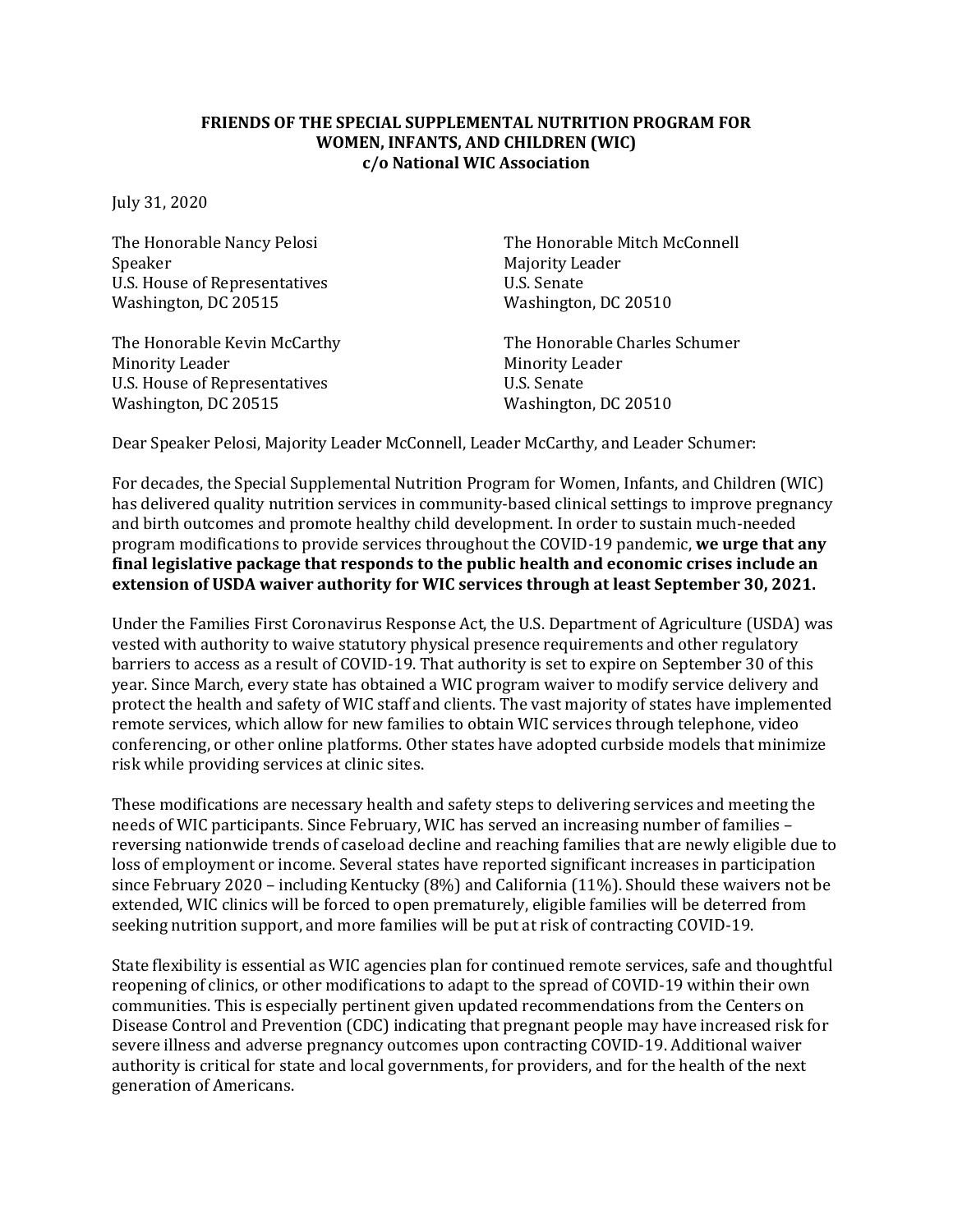Extending waiver authority is the bare minimum to ensure safe ongoing nutrition support. As Congress considers an appropriate recovery package, robust investment in the federal nutrition programs is crucial. In addition to waiver extensions, we urge consideration of other key nutrition provisions – including enhancing the value of WIC's fruit and vegetable voucher, an increase in the benefit levels for SNAP households, and extending and expanding the Pandemic-EBT Program. All of these provisions are needed to ensure that our nation's children have access to nutritious foods throughout the pandemic.

We thank you for your diligent work to address the nutrition and economic impacts of this public health crisis and look forward to working with you on swiftly advancing additional COVID-related relief. Please direct any questions to Brian Dittmeier, Senior Public Policy Counsel at the National WIC Association, a[t bdittmeier@nwica.org.](mailto:bdittmeier@nwica.org)

Sincerely,

## **National Organizations**

1,000 Days A Better Balance Academy of Nutrition and Dietetics African American Health Alliance American Academy of Pediatrics\* American College of Obstetricians and Gynecologists American Heart Association American Public Health Association American Public Human Services Association Asian & Pacific Islander American Health Forum Association of Maternal & Child Health Programs Association of State and Territorial Health Officials Association of State Public Health Nutritionists Association of Women's Health, Obstetric and Neonatal Nurses Alliance to End Hunger Bread for the World Bright Future Lactation Resource Centre Catholic Charities USA Center for Science in the Public Interest Children's Defense Fund Children's HealthWatch Childbirth and Postpartum Professional Association (CAPPA) Coalition on Human Needs Congregation of Our Lady of Charity of the Good Shepherd, U.S. Provinces Danone North America, PBC EKF Diagnostics, Inc. d/b/a Stanbio Laboratory First Focus Campaign for Children Food Research & Action Center (FRAC) HealthConnect One Hunger Free America Islamic Relief USA Jewish Council for Public Affairs March of Dimes